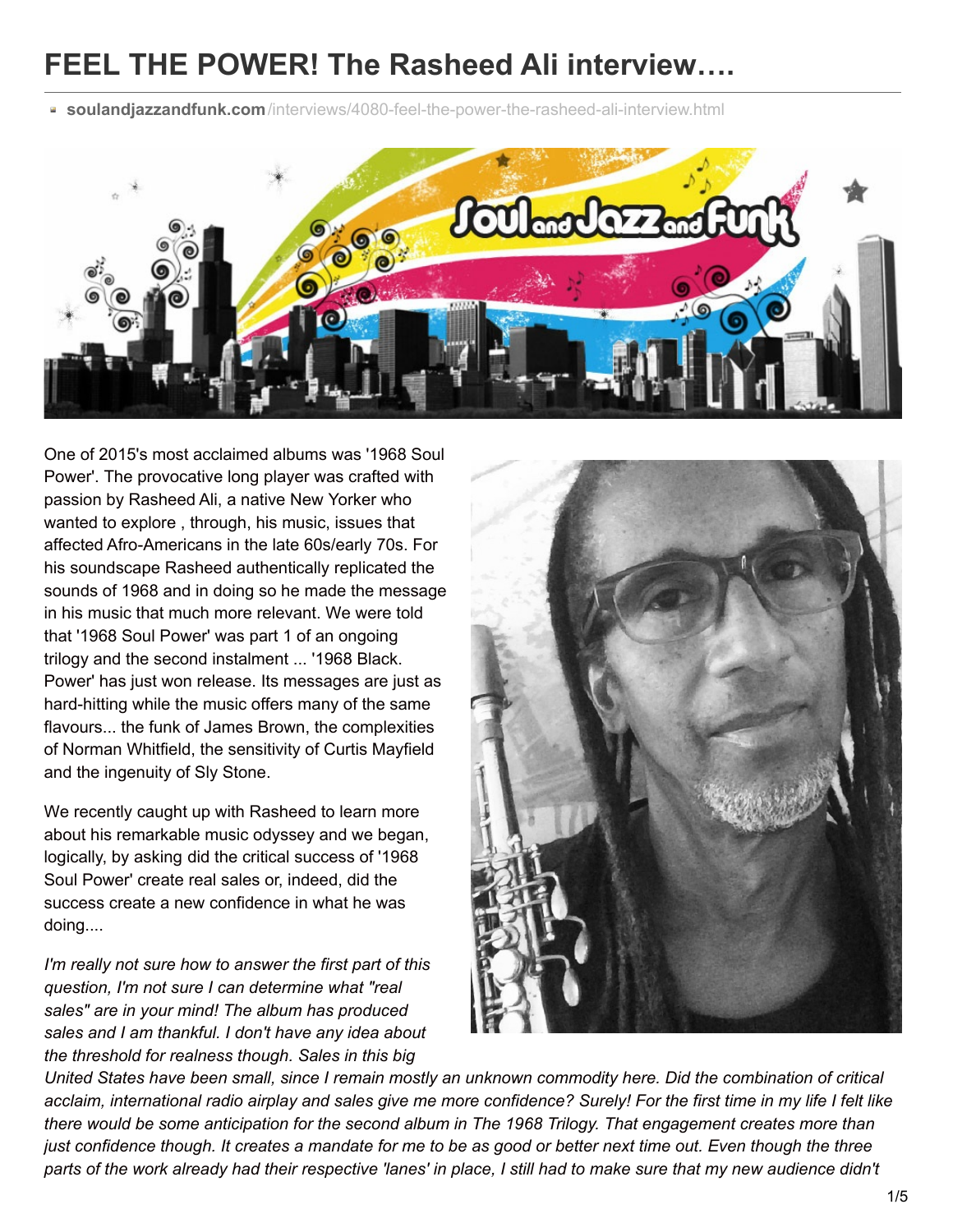feel as though it was a repeat of 1968:Soul Power! To me, art should always evolve and hopefully gain clarity and depth as it evolves. For me, this is a kind of contract between artist and listening public and I must hold up my end of *things.*

#### **OK, so when did you start work on the follow-up, '1968 Black Power'?**

*Well that is a non-applicable question for an artist like me. Why? Because I'm never "not working", unless I'm in the Caribbean visiting my mom. If she had a piano, I'd be working there as well! Seriously, The 1968 Trilogy didn't come out of thin air. It's like The Lord of the Rings for me, I write novels- only with music. This trilogy came to me fairly whole, the initial sketches numbered 60 or so songs. Of course, much of my work as the producer is to collate and decide which songs were best for which volume. I consider each of the 18 songs to be 'chapters' of my book. Now that doesn't mean that I won't refine and eliminate songs along the way. After I finish a work, like 1968: Soul Power! it creates an energy in me that explodes in new sounds. Working on an album is deeply focused work and when it ends; the human mind desires a respite, something else to occupy it. New feelings erupt from the joy of completion and in the*



case of 1968: Soul Power! there was an even greater joy that was born from having garnered an accepting *audience.*

## **So your songs are constantly evolving?**

I always take songs as far as I can take them, so they are good enough to be considered in the final program. Some new songs were born and they pushed other already completed songs out of the way! Then I also had songs that were at that stage of completion but they had been bumped off of 1968: Soul Power! I took all those songs down to the Caribbean in December and listened to them at the beach for 3 weeks! When I came back to LA, I took 2 weeks off from listening and then I started in on 1968: Black Power! the second week of 2016. I worked 12-14 hour days for 75 days. Once finished I went back to the Caribbean for 10 days and I listened to the finished songs in people's cars, in people houses, always watching folks while they listened and they danced! When I came back to LA I knew which songs needed a mini-tweak of the mix, here and there, and then I was ready for an April release, just like last year.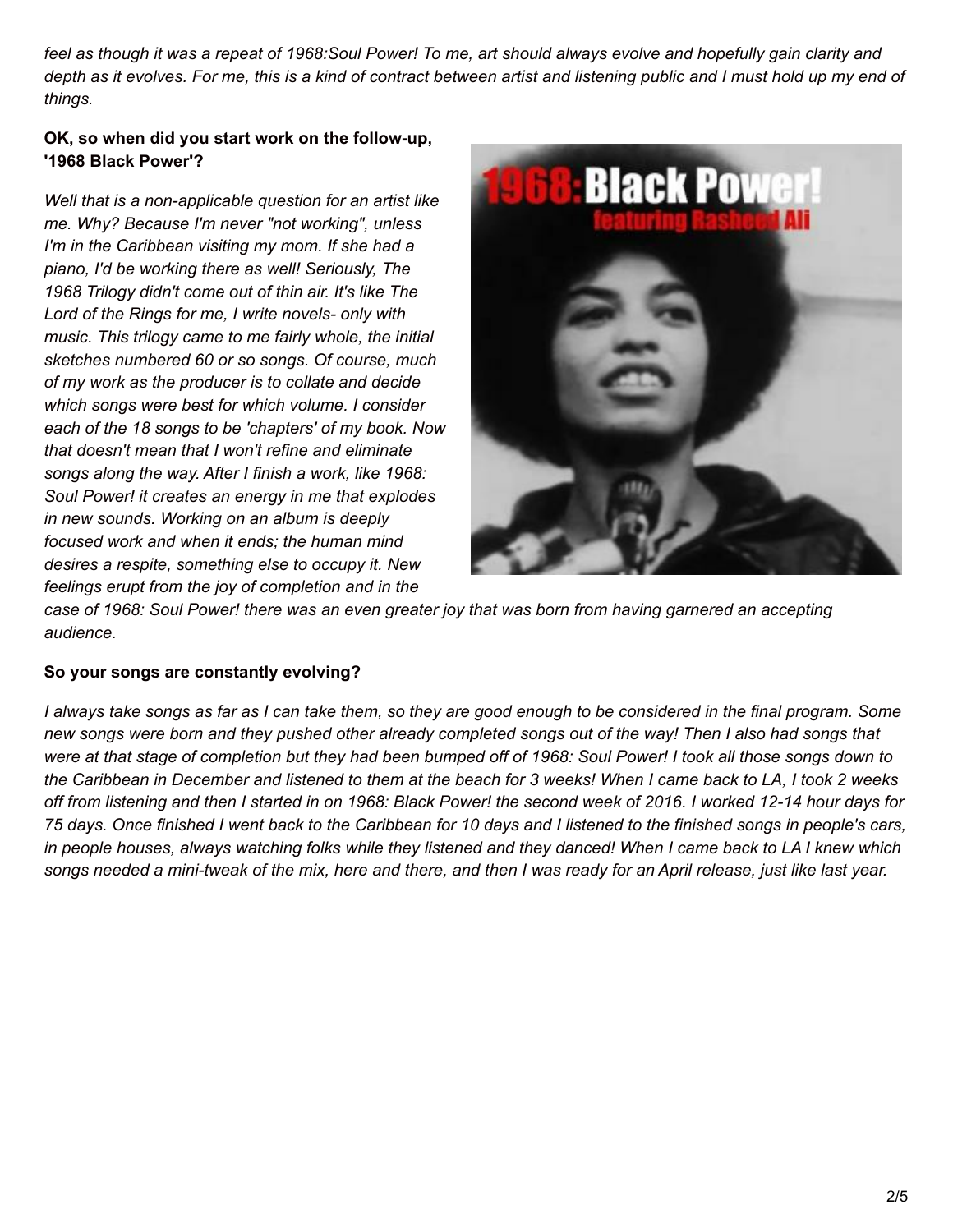**Tell us in what ways the new album is a logical extension of the first.... tell us about some of the similarities?**

*Well, for the me the first volume had to introduce the work's scope. I had to take the listener from April, 2015 to April 4, 1968 and beyond, deep into the decade of the world of the '70s. I had to introduce the uninitiated to the streams of consciousness and critical issues that affected young people like me. I also had to introduce the cast of characters and the main character: me! In order for people to understand the whole picture, I had to determine which volume each song was from. Soul Power, Black Power and Love Power are the powerful streams of consciousness that were tugging at the lives of youngsters. I had to make sure that each stream was represented in the first album so things would make sense thereafter. Conversely, I had to make sure that the volumes were not exclusive but inclusive. That means that in this Black Power volume there are still elements of Soul Power and Love Power included for sure....*

**... and what about the differences? I mean both in the overall soundscapes and the message in the music.**



While 1968: Soul Power! is an overview of the entire big picture, on 1968: Black Power! I wanted to take the audience behind my eyes, growing up on the other side of town. It's like a Charles Dickens novel that illuminates how one half doesn't know how the other half lives. It is called "Black Power" because that is what youth wanted: the power of choice. Ironically, it was the power of love that was the most powerful element in this quest for empowerment. Black youth proclaiming that "Black is Beautiful" were shattering the psychic barriers of inferiority and shame. So, you see? Black Power is an oxymoron of sorts because we still don't have any political power and the only real power we have is over the self. Musically, the actual instrumentation hasn't changed one iota! There already is a difference of opinions among reviewers about what effect the instruments present on volume 2. My friends think this album is more hardcore, in your face rhythmically and with penetrating lyrics. If critics hear otherwise, I'm not sure what the expectations were for this second instalment. To me, there are just different *rhythms to explore, different tempos to explore. It's all me, so I don't hear "differences" at all.*

#### **What or who were your musical reference points for the album?**

I don't know how to answer that really. I could be wrong but there seems to be an implication that I took another route or used someone else's sound (other than myself) as a point of departure. Funny question, especially given that the opening song ('Tell me you're not Sleeping') was the very first 1968 song written-for the entire project! If I try to put myself behind your eyes, in asking the question, I could say that Curtis Mayfield's p.o.v. comes to mind. After all, his song: 'The Other Side of Town' was recorded by my group Natural Essence back in the day and this album is *all about "the other side of town" quite literally.*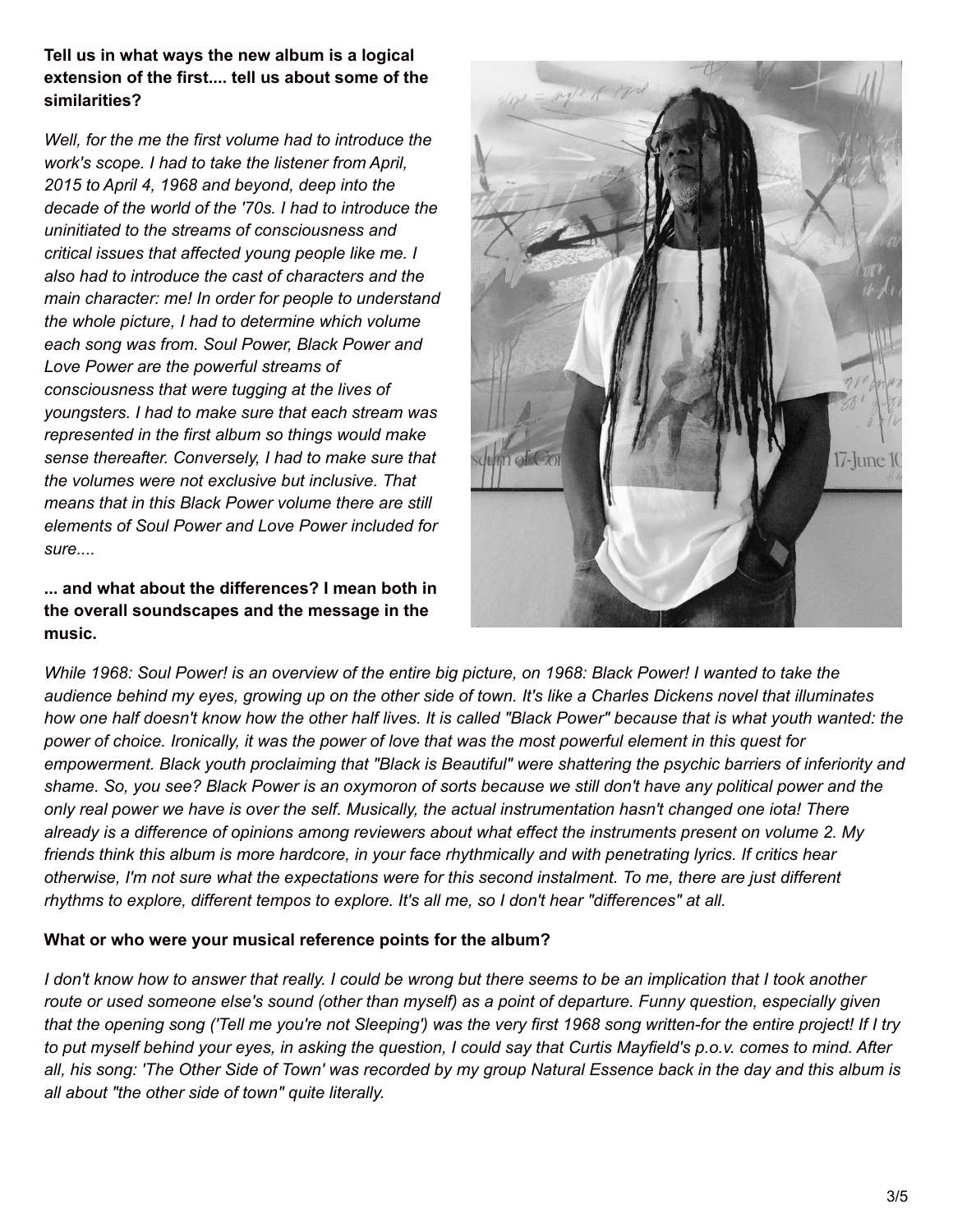### **Tell us what you consider are the LP's three key cuts..... and why?**

*'Dark Skin Girl' is important because it is a sentiment that must be expressed, both within and outside of the African Diaspora. It might be because I always favoured dark skin women, I was always privy to their inner dialogue and psychic issues that were thrust upon them by the racial caste system in this world. 'Tell me you're not Sleeping' will always have a sweet spot with me because it was the ignition point for the fire that rages within me. It's also very funny because I don't sleep well, both figuratively and actually. I'm not a sleeper, I'm wide awake! 'Fly like a Bird' because when I first began to teach, I started by teaching incarcerated youth. This song is a song that way too many Black youth will understand.*



#### **Will you be playing live at any time?**

Well, It's crazy that the music scene here has changed so drastically. I grew up at a time when it was much easier to perform live. On so many levels, real acoustic music is under siege. Only DJs play out the most these days, in order for a band to mount a tour they must establish a certain level of audience engagement and/or have sponsorship. I love performing more than recording! I have a fantastic "standing army" of great musicians but they need money to *eat. When the right opportunity arises we're on.*

#### **Can we ever expect you in the UK?**

Well, even though there seems to be a segment of the music lovers that appreciates me in the UK, I need that same appreciation from promoters and booking agents in order to get there. I'm willing and able and still trying to attract the right people. I may just go to London this summer to try and "scare up interest" by way of business meetings.

#### So what about volume three... what will be the focus of that one and when can we expect to hear it?

Well, volume 3 of The 1968 Trilogy is entitled 'Love Power' and it is all about the full compass and boundaries of love. I am never really comfortable singing about "personal love", I like to be more of a voyeur to the lives of others. Mine is a social commentary, I'm not trying to project an intimate portrayal of personal love. This volume might be the most searing politic of all, on a very subversive, subconscious level. I will release it next April, as per "recent *tradition".*

#### **How can we find out more?**

Simple.... Buy my records and listen deeply. Some people buy one song, how could they ever know more? The two albums are now a collection spanning 36 songs, quite a lot to ponder. I have a strong presence on Social Media. A visit to my website www.1968soulpower.com connects to all of the many channels of my social media, including my very personal blog. Lastly, I'm on the radio in the UK! Every Wednesday night I do an hour show on Soul Power Radio; from 10pm to 11pm UK time. It's called The 1968 Time Machine and get to have fun playing my favourite *jams that influenced me in the 1970s.*

# *RASHEED ALI'S 1968 BLACK POWER is out now and there's a full review in our archive*